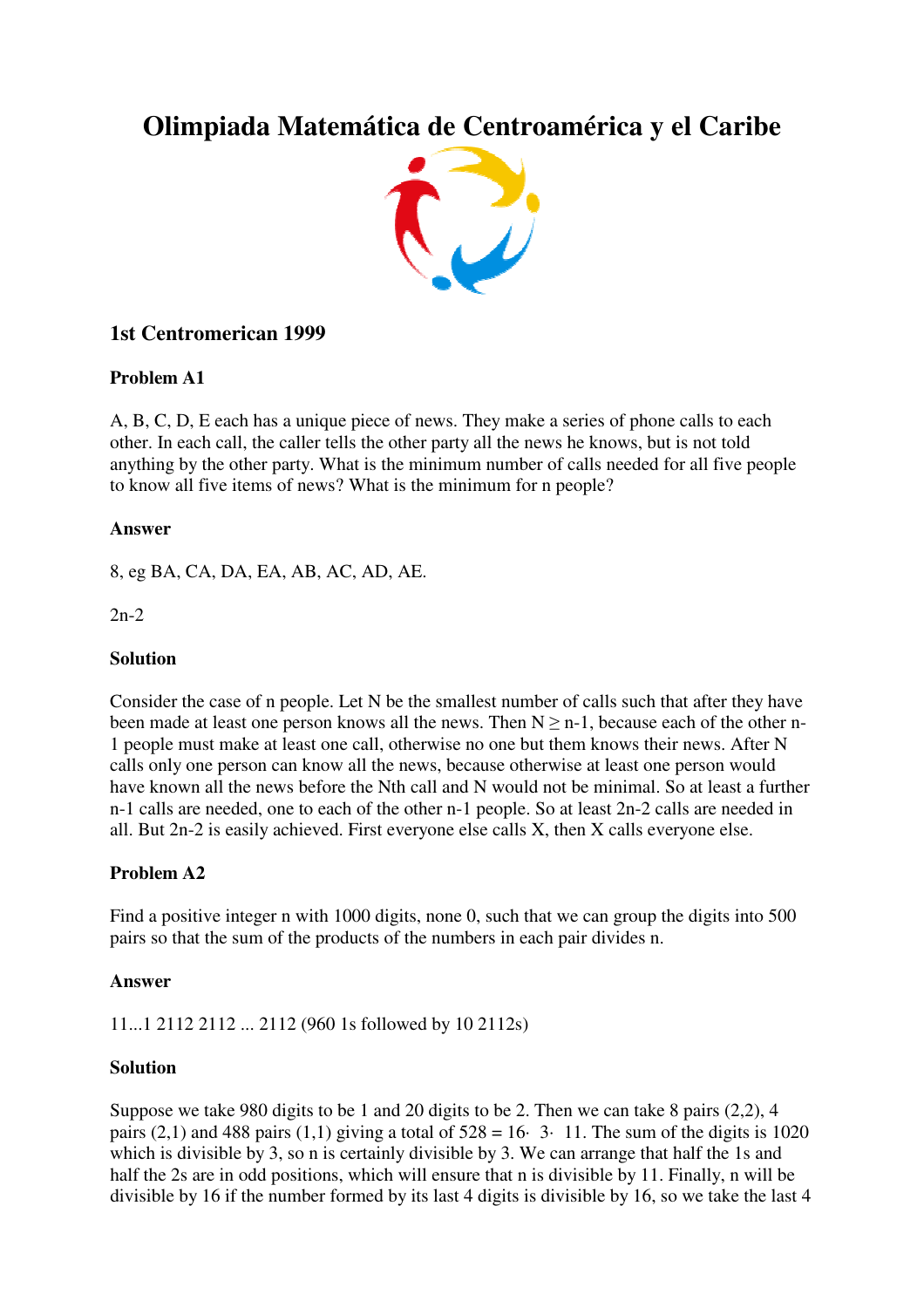digits to be 2112 (=16· 132). So, for example, we can take n to be 11...1 2112 2112 ... 2112, where we have 960 1s followed by 10 2112s.

# **Problem A3**

A and B play a game as follows. Starting with A, they alternately choose a number from 1 to 9. The first to take the total over 30 loses. After the first choice each choice must be one of the four numbers in the same row or column as the last number (but not equal to the last number):

7 8 9 4 5 6 1 2 3

Find a winning strategy for one of the players.

#### **Answer**

A wins

#### **Solution**

A plays 9.

Case (1). If B plays 8, then A plays 9. B must now play 3, then A wins with 1.

Case (2). If B plays 7, then A plays 9. B must now play 3, then A wins with 2.

Case (3). If B plays 6, then A plays 5. Now if B plays x, A can play 10-x and wins.

Case (4). If B plays 3, then A plays 6. If B plays 9, then A wins with 3 and vice versa. If B plays 5, then A plays 6 and wins. If B plays 4, then A plays 6 and wins.

#### **Problem B1**

ABCD is a trapezoid with AB parallel to CD. M is the midpoint of AD,  $\Box MCB = 150^{\circ}$ , BC = x and  $MC = y$ . Find area ABCD in terms of x and y.



#### **Answer**

 $xy/2$ 

# **Solution**

Extend CM to meet the line AB at N. Then CDM and NAM are congruent and so area ABCD  $=$  area CNB. But CN = 2y, so area CNB =  $\frac{1}{2}$  2y· x· sin 150<sup>o</sup> = xy/2.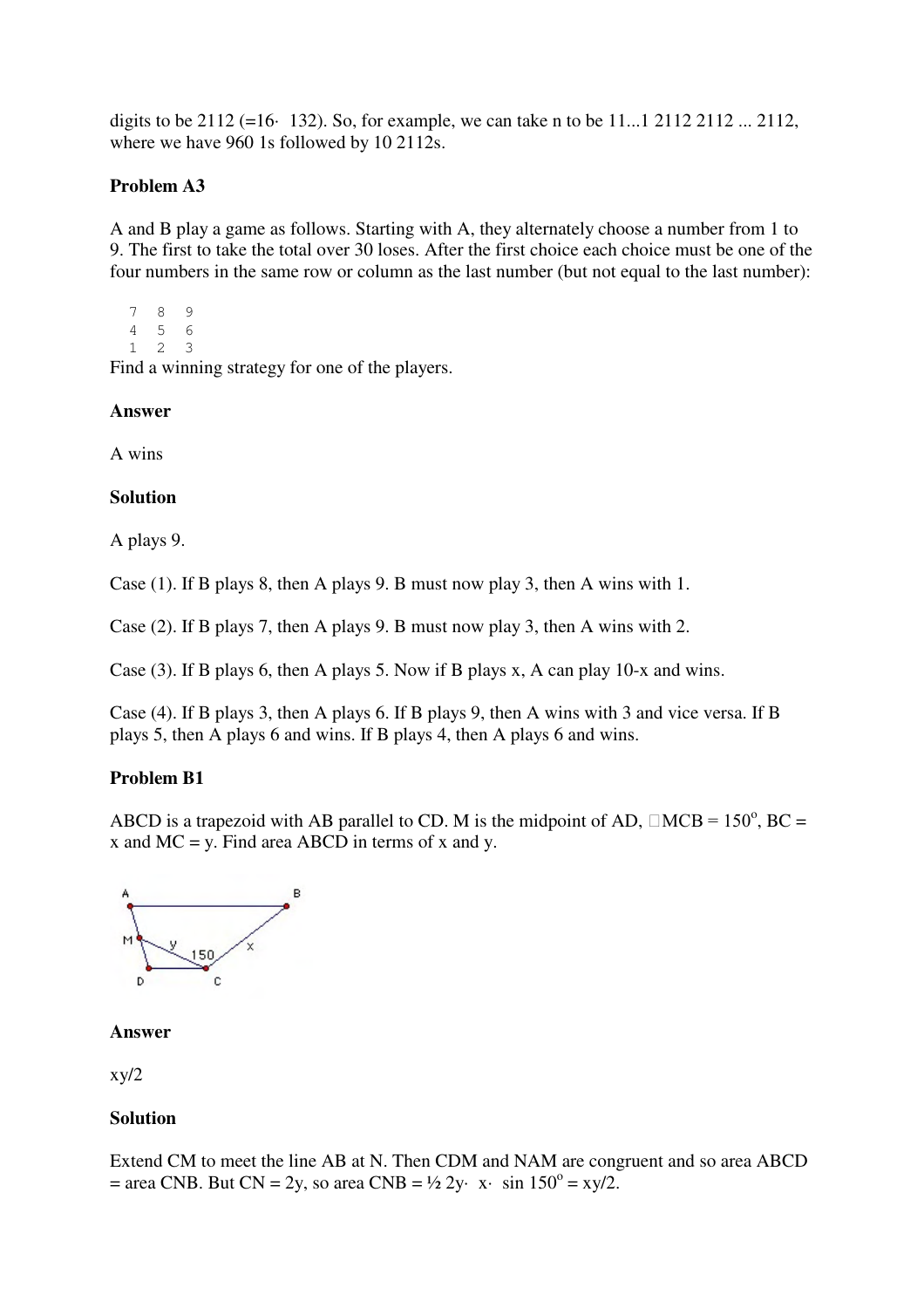# **Problem B2**

 $a > 17$  is odd and 3a-2 is a square. Show that there are positive integers  $b \neq c$  such that a+b, a+c, b+c and a+b+c are all squares.

#### **Solution**

Let a = 2k+1. So we are given that 6k+1 is a square. Take  $b = k^2-4k$ ,  $c = 4k$ . Then  $b \neq c$  since  $a \neq 17$ . Also b is positive since  $a > 9$ . Now  $a+b = (k-1)^2$ ,  $a+c = 6k+1$  (given to be a square),  $b+c = k^2$ ,  $a+b+c = (k+1)^2$ .

#### **Problem B3**

 $S \in \{1, 2, 3, \ldots, 1000\}$  is such that if m and n are distinct elements of S, then m+n does not belong to S. What is the largest possible number of elements in S?

#### **Answer**

501 eg {500, 501, ... , 1000}

#### **Solution**

We show by induction that the largest possible subset of  $\{1, 2, ..., 2n\}$  has n+1 elements. It is obvious for  $n = 1$ . Now suppose it is true for n. If we do not include  $2n-1$  or  $2n$  in the subset, then by induction it can have at most n elements. If we include 2n, then we can include at most one from each of the pairs  $(1,2n-1)$ ,  $(2,2n-2)$ , ...,  $(n-1,n+1)$ . So with n and 2n, that gives at most n+1 in all. If we include 2n-1 but not 2n, then we can include at most one from each of the pairs  $(1,2n-2)$ ,  $(2,2n-3)$ , ...,  $(n-1,n)$ , so at most n in all.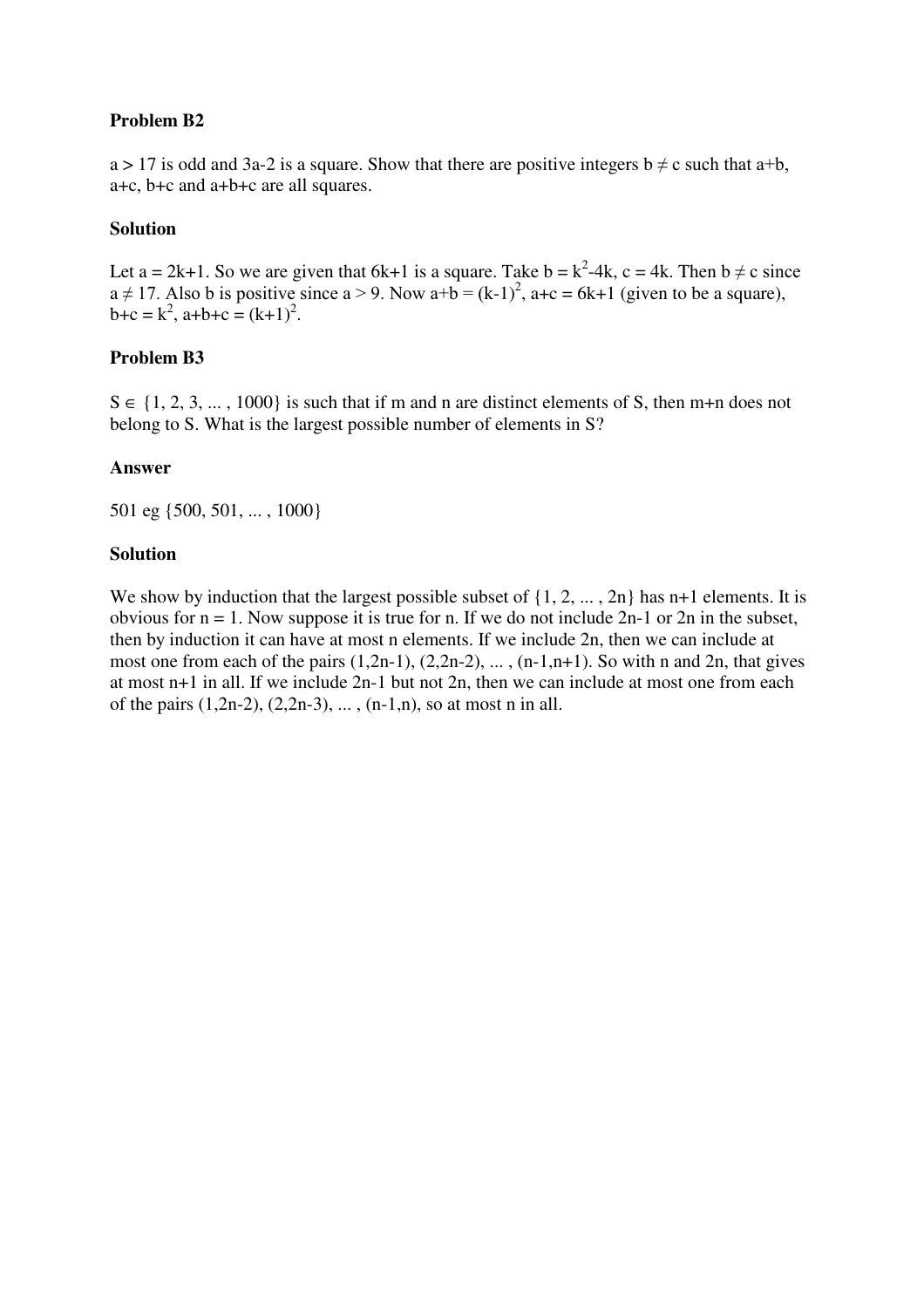# **2nd Centromerican 2000**

# **Problem A1**

Find all three digit numbers abc (with  $a \neq 0$ ) such that  $a^2 + b^2 + c^2$  divides 26.

# **Answer**

100, 110, 101, 302, 320, 230, 203, 431, 413, 314, 341, 134, 143, 510, 501, 150, 105

#### **Solution**

Possible factors are 1, 2, 13, 26. Ignoring order, the possible expressions as a sum of three squares are:  $1 = 1^2 + 0^2 + 0^2$ ,  $2 = 1^2 + 1^2 + 0^2$ ,  $13 = 3^2 + 2^2 + 0^2$ ,  $26 = 5^2 + 1^2 + 0^2 = 4^2 + 3^2 +$  $1^2$ .

# **Problem A2**

The diagram shows two pentominos made from unit squares. For which  $n > 1$  can we tile a 15 x n rectangle with these pentominos?



#### **Answer**

all n except 1, 2, 4, 7

#### **Solution**



The diagram shows how to tile a 3 x 5 rectangle. That allows us to tile a 15 x 3 rectangle and a 15 x 5 rectangle. Now we can express any integer  $n > 7$  as a sum of 3s and 5s, because  $8 =$  $3+5$ ,  $9 = 3+3+3$ ,  $10 = 5+5$  and given a sum for n, we obviously have a sum for n+3. Hence we can tile 15 x n rectangles for any  $n \ge 8$ . We can also do  $n = 3, 5, 6$ .

Obviously  $n = 1$  and  $n = 2$  are impossible, so it remains to consider  $n = 4$  and  $n = 7$ .

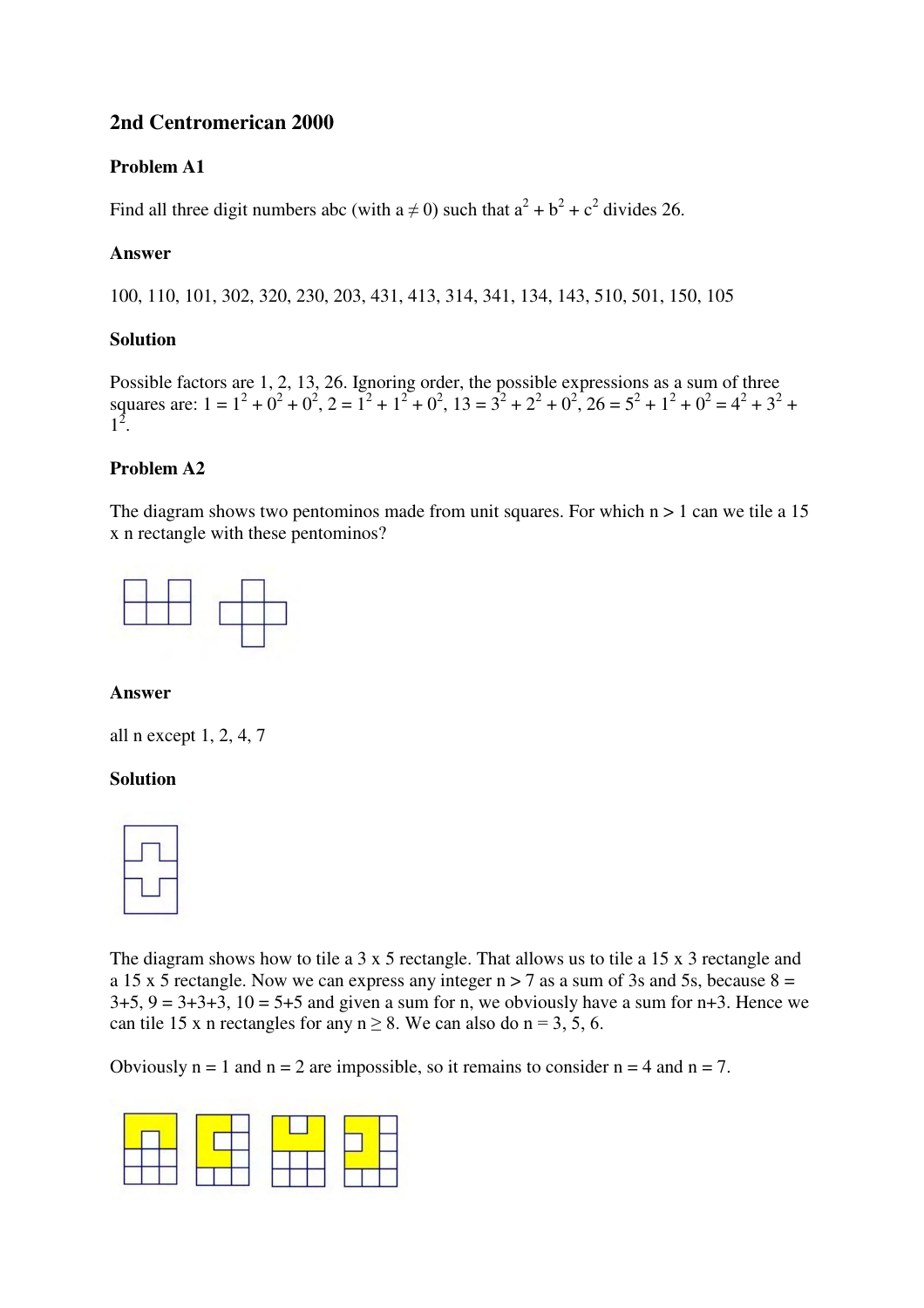The diagram shows the are 4 ways of covering the top left square (we only show the 3 left columns of each 15 x 4 rectangle). Evidently none of them work for  $n = 4$ . So  $n = 4$  is impossible.



Finally, consider  $n = 7$ . As for  $n = 4$ , there are only two possibilities for covering the top left square, but two obviously do not work. Consider the possibility in the diagram above. If we cover x using the U shaped piece, then we cannot cover y. So we must cover x with the cross. Then we have to cover z with the U shaped piece. But that leaves the 6 red squares at the bottom, which cannot be covered.

If we cover the top left square with a C, the a similar argument shows that we must cover the top three rows and first 5 columns with cross and two Us. But now we cannot cover the 4 x 6 rectangle underneath.

#### **Problem A3**

ABCDE is a convex pentagon. Show that the centroids of the 4 triangles ABE, BCE, CDE, DAE from a parallelogram with whose area is 2/9 area ABCD.



#### **Solution**

Use vectors. Take any origin O. Write the vector OA as **a**, OB as **b** etc. Let P, Q, R, S be the centroids of ABE, BCE, CDE, DAE. Then  $\mathbf{p} = (\mathbf{a} + \mathbf{b} + \mathbf{e})/3$ ,  $\mathbf{q} = (\mathbf{b} + \mathbf{c} + \mathbf{e})/3$ ,  $\mathbf{r} = (\mathbf{c} + \mathbf{d} + \mathbf{e})/3$ ,  $\mathbf{s} =$  $(a+d+e)/3$ . So PQ =  $(a-c)/3$  = SR. Hence PQ and SR are equal and parallel, so PQRS is a parallelogram.

 $QR = (\mathbf{d} \cdot \mathbf{b})/3$ , so the area of the parallelogram is  $PQ \times QR = (\mathbf{a} \cdot \mathbf{c}) \times (\mathbf{d} \cdot \mathbf{b})/9$ . The area of ABCD = area ABC + area ACD =  $\frac{1}{2}$  CB X CA +  $\frac{1}{2}$  CA x CD =  $\frac{1}{2}$  (**b-c**) **x** (**a-c**) +  $\frac{1}{2}$  (**a-c**) **x**  $(**d** - **c**) = <sup>1</sup>/<sub>2</sub> (**a** - **c**) \times (**d** - **c**) = (**a** - **c**) \times (**d** - **b**)/2$ . So area PQRS = (2/9) area ABCD.

#### **Problem B1**

Write an integer in each small triangles so that every triangle with at least two neighbors has a number equal to the difference between the numbers in two of its neighbors.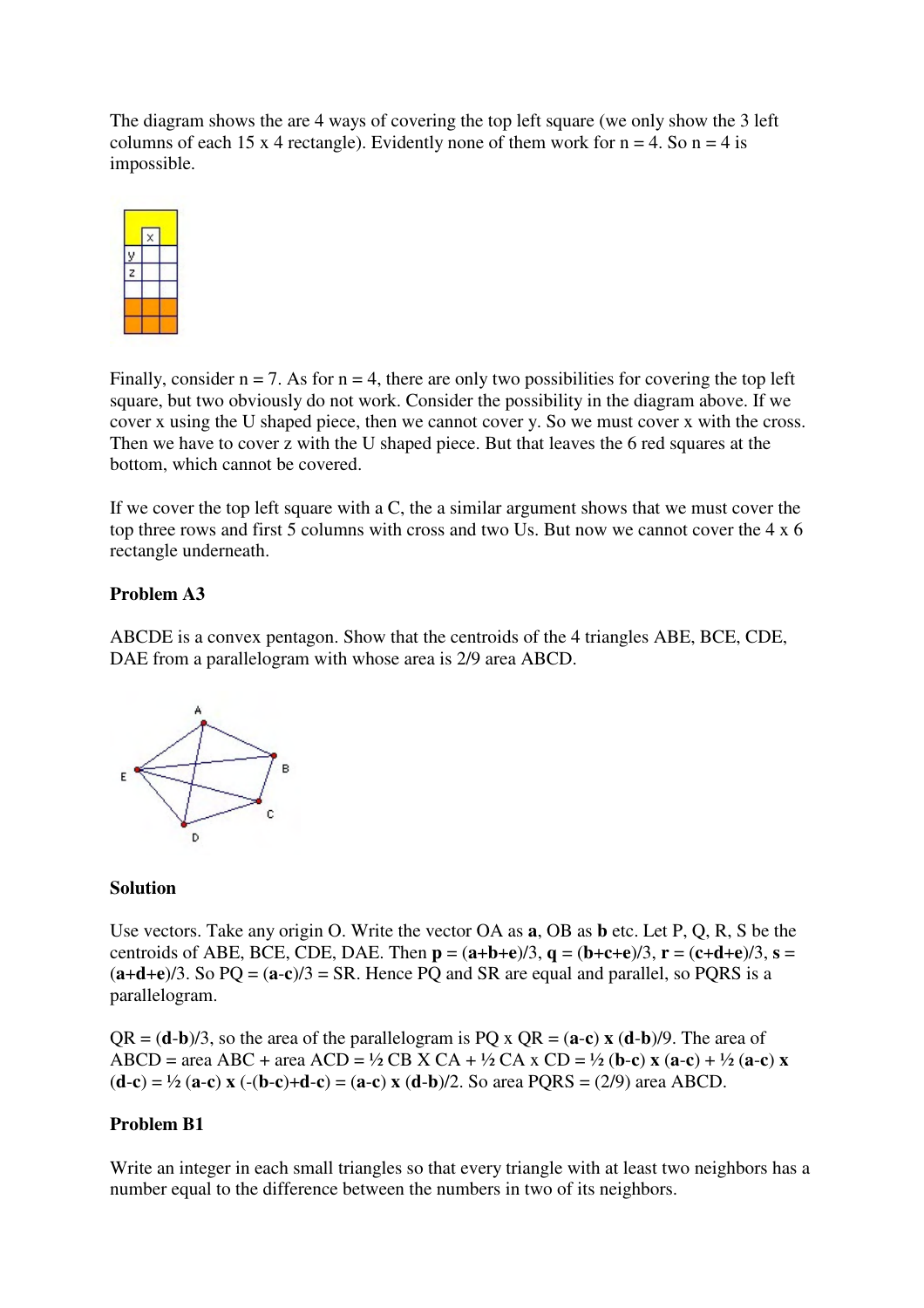

**Answer**



#### **Problem B2**

ABC is acute-angled. The circle diameter AC meets AB again at F, and the circle diameter AB meets AC again at E. BE meets the circle diameter AC at P, and CF meets the circle diameter AB at Q. Show that  $AP = AQ$ .



#### **Solution**

AB is a diameter, so  $\angle AQB = 90^\circ$ . Similarly, AC is a diameter, so  $\angle AFQ = \angle AFC = 90^\circ$ . Hence triangles AQB, AFQ are similar, so  $\angle AQAB = AF/AQ$ , or  $AQ^2 = AF$ . AB. Similarly,  $AP^2 = AE$  AC. But  $\angle BEC = \angle BFC = 90^\circ$ , so BFEC is cyclic. Hence AF· AB = AE· AC.

#### **Problem B3**

A nice representation of a positive integer n is a representation of n as sum of powers of 2 with each power appearing at most twice. For example,  $5 = 4 + 1 = 2 + 2 + 1$ . Which positive integers have an even number of nice representations?

#### **Answer**

 $n = 2 \mod 3$ 

#### **Solution**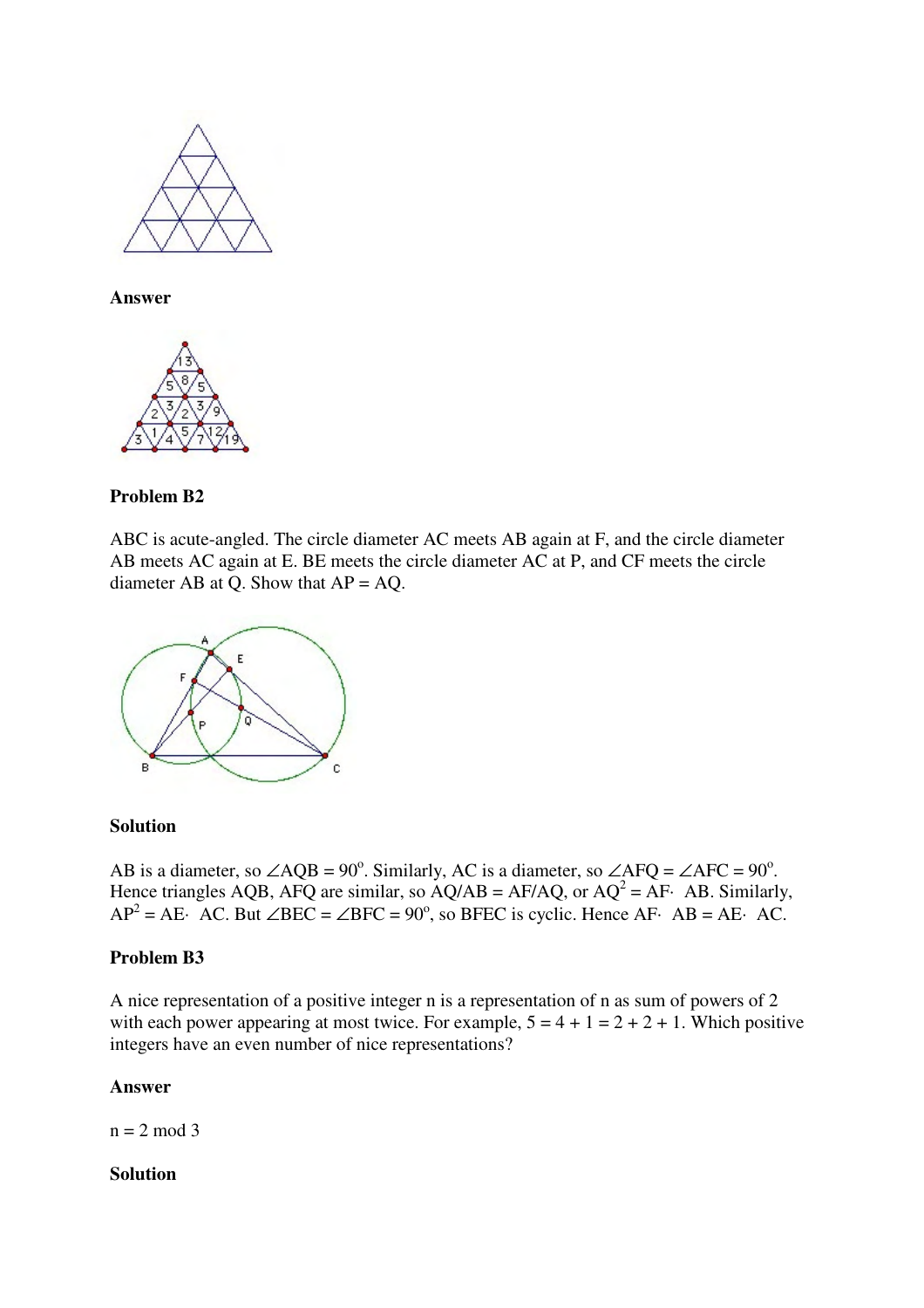Let  $f(n)$  be the number of nice representations of n. We show first that (1)  $f(2n+1) = f(n)$ , and (2)  $f(2n) = f(2n-1) + f(n)$ .

(1) is almost obvious because  $n = \sum a_i 2^b$  iff  $2n+1 = 1 + \sum a_i 2^{b+1}$ . (2) is also fairly obvious. There are  $f(n)$  representations of 2n without a 1 and  $f(2n-1)$  with a 1 (because any nice representation of f(2n-1) must have just one 1).

We now prove the required result by induction. Let  $S_k$  be the statement that for  $n \leq 6k$ , f(n) is odd for  $n = 0$ , 1 mod 3 and even for  $n = 2$  mod 3. It is easy to check that  $f(1) = 1$ ,  $f(2) = 2$ ,  $f(3)$  $= 1$ ,  $f(4) = 3$ ,  $f(5) = 2$ ,  $f(6) = 3$ . So  $S_1$  is true. Suppose  $S_k$  is true. Then  $f(6k+1) = f(3k) = odd$ .  $f(6k+2) = f(3k+1) + f(6k+1) = odd + odd = even.$   $f(6k+3) = f(3k+1) = odd.$   $f(6k+4) = f(6k+3)$  $+f(3k+2) = odd + even = odd.$   $f(6k+5) = f(3k+2) = odd.$  So  $S_{k+1}$  is true. So the result is true for all k and hence all n.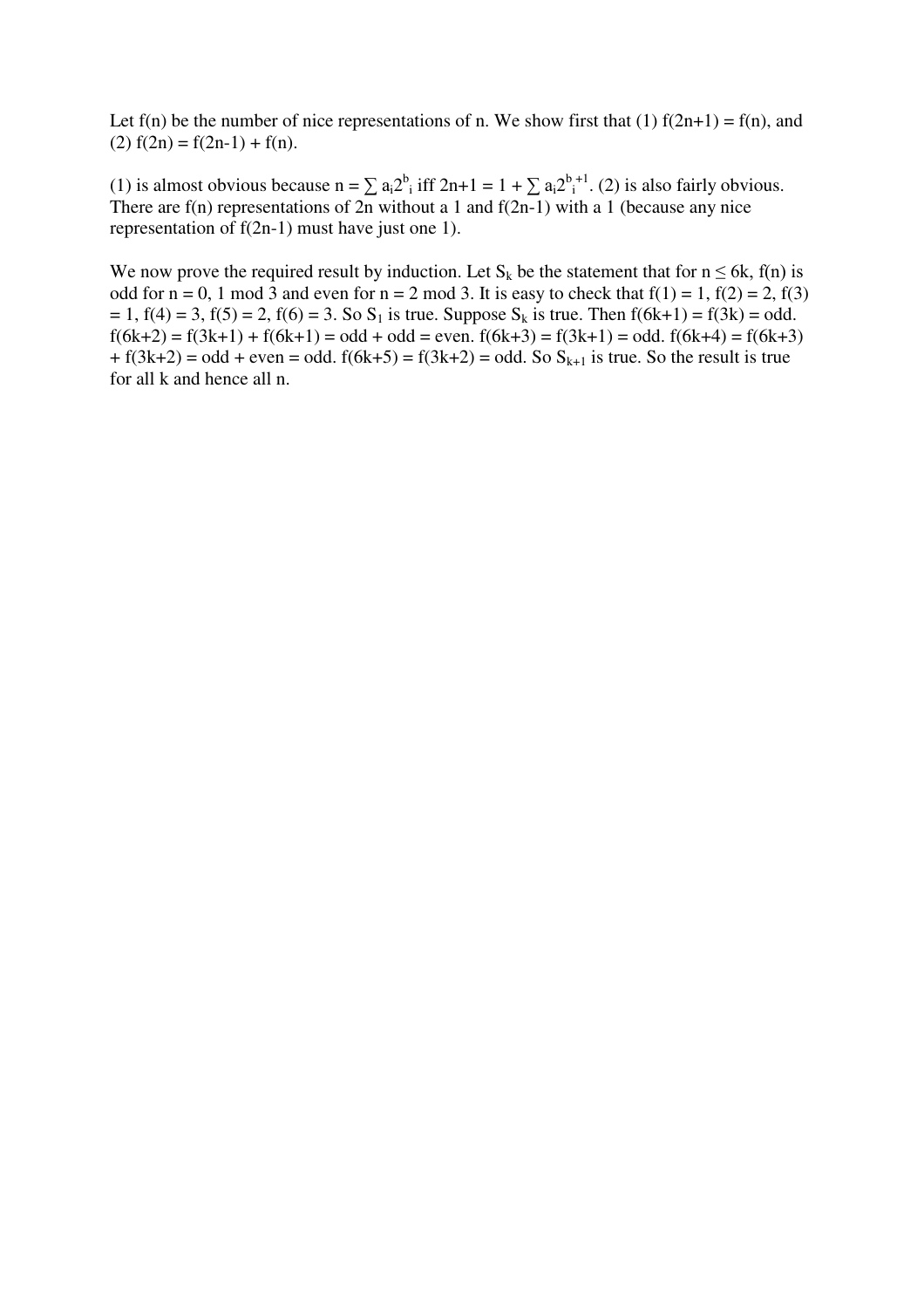# **3rd Centromerican 2001**

# **Problem A1**

A and B stand in a circle with 2001 other people. A and B are not adjacent. Starting with A they take turns in touching one of their neighbors. Each person who is touched must immediately leave the circle. The winner is the player who manages to touch his opponent. Show that one player has a winning strategy and find it.

# **Solution**

If there is just one person between A and B, then touching that person loses. There are 1999 people who can be touched before that happens, so B is sure to lose provided that A never touches someone who is the only person between him and B.

# **Problem A2**

C and D are points on the circle diameter AB such that ∠AQB = 2 ∠COD. The tangents at C and D meet at P. The circle has radius 1. Find the distance of P from its center.



# **Answer**

 $2/\sqrt{3}$ 

# **Solution**

 $\angle AQB = \angle ACB + \angle CBQ = 90^{\circ} + \angle CBQ = 90^{\circ} + \frac{1}{2}\angle COD = 90^{\circ} + \frac{1}{4}\angle AQB$ . Hence  $\angle AQB$  $= 120^{\circ}$ , and  $\angle COD = 60^{\circ}$ . So OP = 1/cos 30° = 2/ $\sqrt{3}$ .

# **Problem A3**

Find all squares which have only two non-zero digits, one of them 3.

# **Answer**

36, 3600, 360000, ...

# **Solution**

A square must end in 0, 1, 4, 5, 6, or 9. So the 3 must be the first digit. If a square ends in 0, then it must end in an even number of 0s and removing these must give a square. Thus we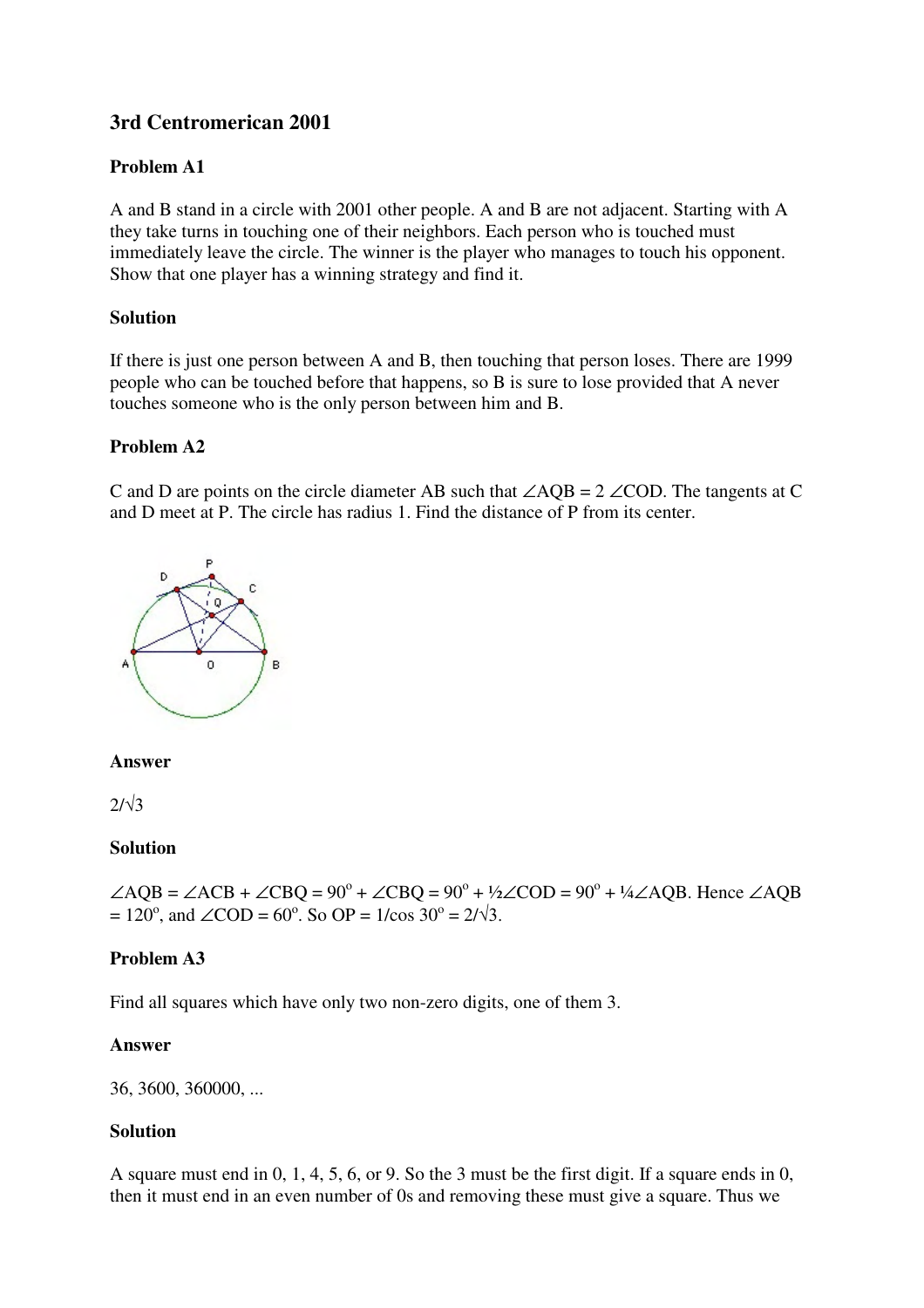need only consider numbers which do not end in 0. The number cannot end in 9, for then it would be divisible by 3 but not 9 (using the sum of digits test). It cannot end in 5, because squares ending in 5 must end in 25. So it remains to consider 1, 4, 6.

36 is a square. But if there are one or more 0s between the 3 and the 6, then the number is divisible by 2 but not 4, so 36 is the only solution ending in 6.

Suppose 3  $\cdot$  10<sup>n</sup> + 1 = m<sup>2</sup>, so 3  $\cdot$  2<sup>n</sup>5<sup>n</sup> = (m-1)(m+1). But m+1 and m-1 cannot both be divisible by 5, so one must be a multiple of  $5^n$ . But  $5^n$  &t;  $3 \cdot 2^n + 2$  for  $n > 1$ , so that is impossible for n  $> 1$ . For n = 1, we have 31, which is not a square. Thus there are no squares 3 $\cdot$  10<sup>n</sup> + 1.

A similar argument works for  $3 \cdot 10^n + 4$ , because if  $3 \cdot 10^n + 4 = m^2$ , then 5 cannot divide m-2 and m+2, so  $5^n$  must divide one of them, which is then too big, since  $5^n > 3 \cdot 2^n + 4$  for  $n > 1$ . For  $n = 1$  we have 34, which is not a square.

#### **Problem B1**

Find the smallest n such that the sequence of positive integers  $a_1, a_2, \ldots, a_n$  has each term  $\leq 15$ and  $a_1! + a_2! + ... + a_n!$  has last four digits 2001.

#### **Solution**

We find that the last 4 digits are as follows: 1! 1, 2! 2, 3! 6, 4! 24, 5! 120, 6! 720, 7! 5040, 8! 320, 9! 2880, 10! 8800, 11! 6800, 12! 1600, 13! 800, 14! 1200, 15! 8000.

Only 1! is odd, so we must include it. None of the others has last 4 digits 2000, so we need at least three factorials. But  $13! + 14! + 1!$  works.

# **Problem B2**

a, b, c are reals such that if  $p_1$ ,  $p_2$  are the roots of  $ax^2 + bx + c = 0$  and  $q_1$ ,  $q_2$  are the roots of  $cx^{2} + bx + a = 0$ , then  $p_{1}$ ,  $q_{1}$ ,  $p_{2}$ ,  $q_{2}$  is an arithmetic progression of distinct terms. Show that a  $+ c = 0.$ 

#### **Solution**

Put  $p_1 = h - k$ ,  $q_1 = h$ , so  $p_2 = h + k$ ,  $q_2 = h + 2k$ . Then  $h^2 - k^2 = c/a$ ,  $2h = -b/a$ ,  $h^2 + 2hk = a/c$ ,  $2h + 2k$  $= -b/c$ .

So h = -b/2a, k = b/2a - b/2c and b<sup>2</sup>/2ac - b<sup>2</sup>/4c<sup>2</sup> = c/a, b<sup>2</sup>/2ac - b<sup>2</sup>/4a<sup>2</sup> = a/c. Subtracting,  $(b^2/4)(1/a^2 - 1/c^2) = c/a - a/c$ , so  $(c^2-a^2)(b^2/4 - ac)/(a^2c^2) = 0$ . Hence  $a = c$  or  $a + c = 0$  or  $b^2 =$ 4ac. If  $b^2 = 4ac$ , then  $p_1 = p_2$ , whereas we are given that  $p_1$ ,  $p_2$ ,  $q_1$ ,  $q_2$  are all distinct. Similarly, if  $a = c$ , then  $\{p_1, p_2\} = \{q_1, q_2\}$ . Hence  $a + c = 0$ .

#### **Problem B3**

10000 points are marked on a circle and numbered clockwise from 1 to 10000. The points are divided into 5000 pairs and the points of each pair are joined by a segment, so that each segment intersects just one other segment. Each of the 5000 segments is labeled with the product of the numbers at its endpoints. Show that the sum of the segment labels is a multiple of 4.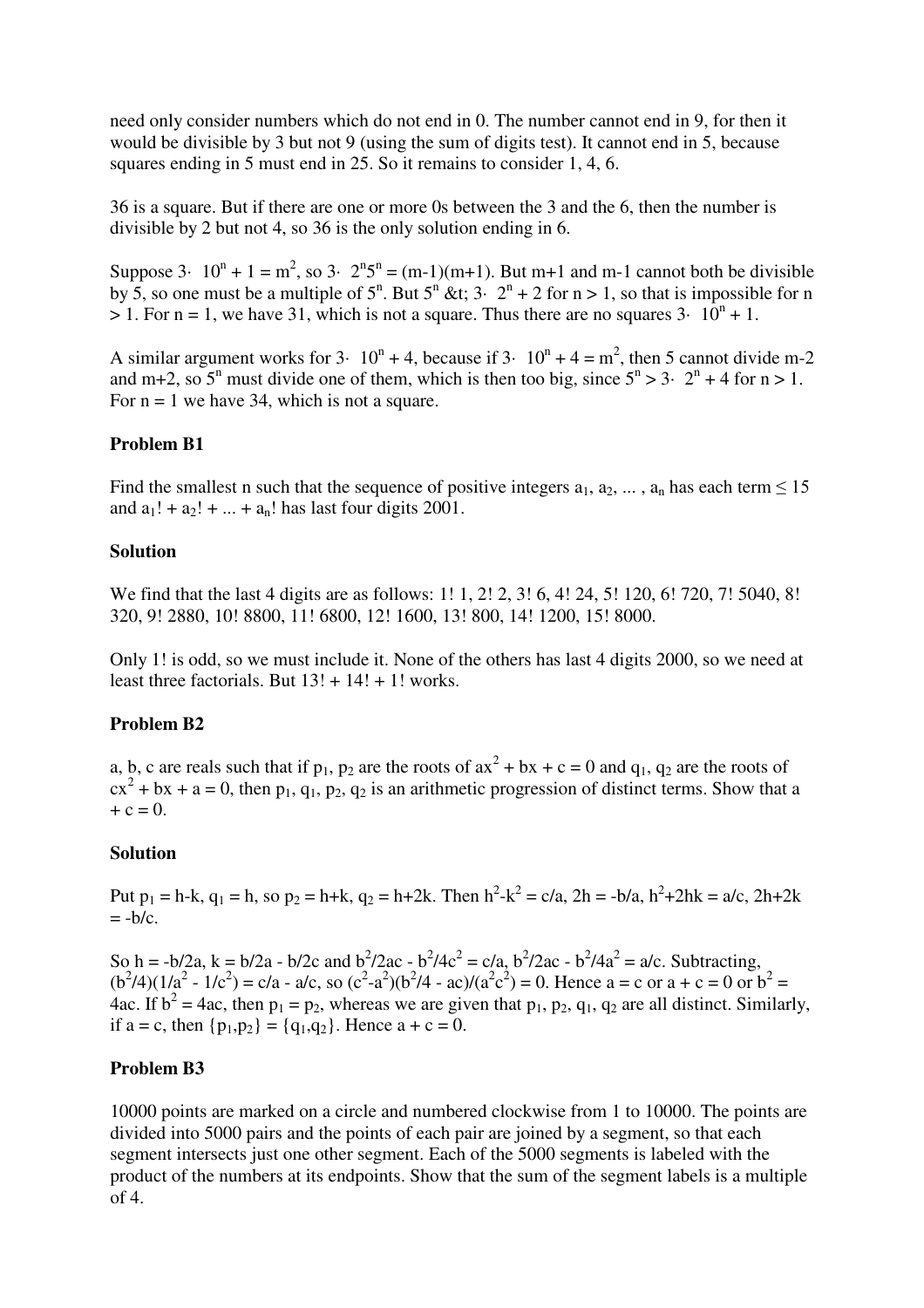#### **Solution**

Suppose points i and j are joined. The *j*-*i*-1 points on the arc between i and j are paired with each other, with just one exception (the endpoint of the segment that intersects the segment ij). So we must have  $j = i+4k+2$ . Thus the segment  $i-j$  is labeled with  $i(i+4k+2) = i(i+2) \mod 4$ . If i is even, this is 0 mod 4. If i is odd, then it is  $-1$  mod 4. Since odd points are joined to odd points (4k+2 is always even), there are  $2500$  segments joining odd points. Each has a label = -1 mod 4. So their sum  $= -2500 = 0$  mod 4. All the segments joining even points have labels  $=$ 0 mod 4, so the sum of all the segment labels is a multiple of 4.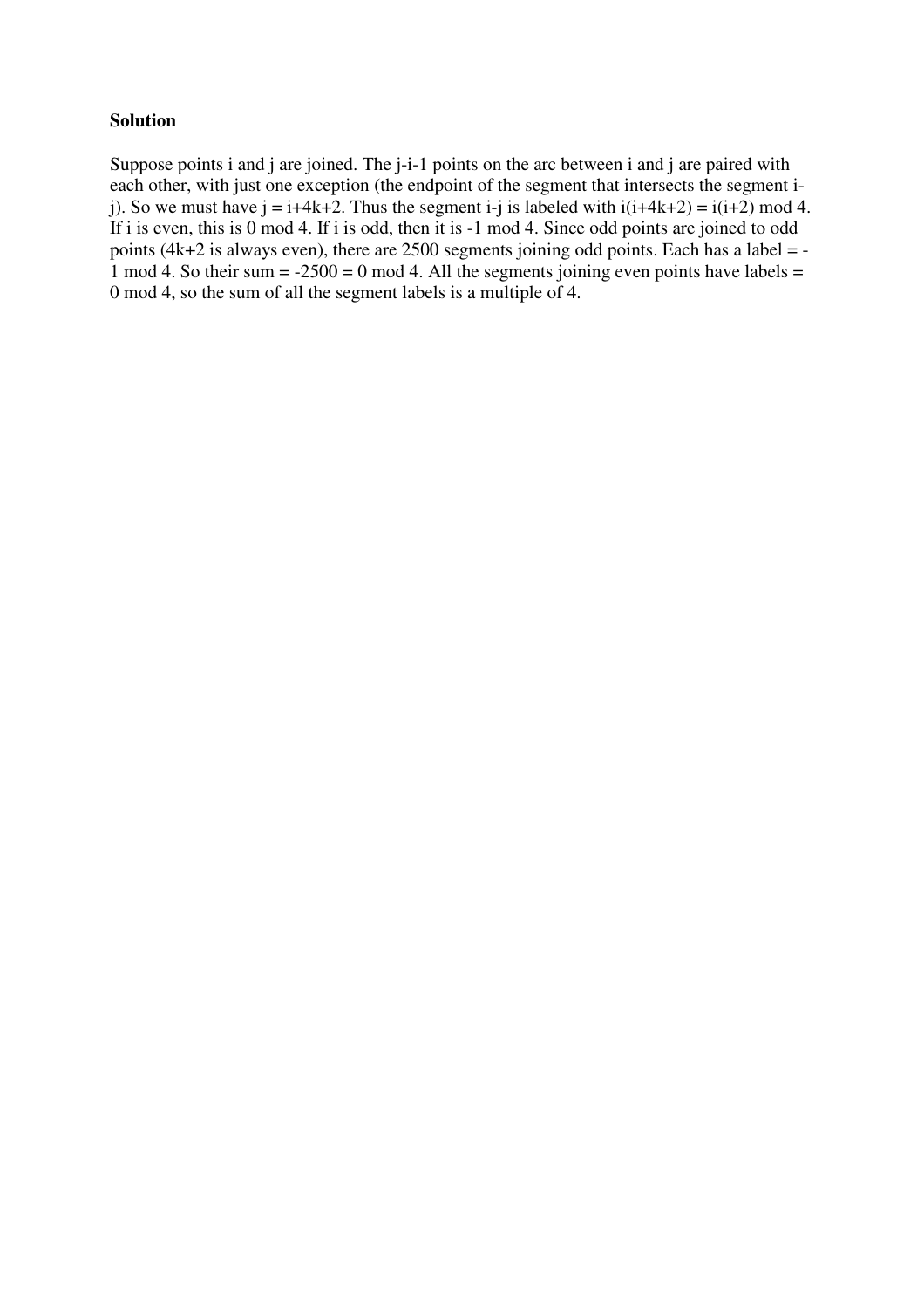# **4th Centromerican 2002**

# **Problem A1**

For which  $n > 2$  can the numbers 1, 2, ..., n be arranged in a circle so that each number divides the sum of the next two numbers (in a clockwise direction)?

# **Answer**

 $n=3$ 

# **Solution**

Let the numbers be  $a_1, a_2, a_3, \ldots$ . Where necessary we use cyclic subscripts (so that  $a_{n+1}$  means  $a_1$  etc). Suppose  $a_i$  and  $a_{i+1}$  are both even, then since  $a_i$  divides  $a_{i+1} + a_{i+2}$ ,  $a_{i+2}$  must also be even. Hence  $a_{i+3}$  must be even and so on. Contradiction, since only half the numbers are even. Hence if  $a_i$  is even,  $a_{i+1}$  must be odd. But  $a_{i+1} + a_{i+2}$  must be even, so  $a_{i+2}$  must also be odd. In other words, every even number is followed by two odd numbers. But that means there are at least twice as many odd numbers as even numbers. That is only possible for  $n = 3$ . It is easy to check that  $n = 3$  works.

# **Problem A2**

ABC is acute-angled. AD and BE are altitudes. area BDE  $\leq$  area DEA  $\leq$  area EAB  $\leq$  ABD. Show that the triangle is isosceles.



#### **Solution**

area BDE  $\leq$  area DEA implies that the distance of A from the line DE is no smaller than the distance of B, so if the lines AB and DE intersect, then they do so on the B, D side. But area  $EAB \leq$  area ABD implies that the distance of D from the line AB is no smaller than the distance of E, so if the lines AB and DE intersect, then they do so on the A, E side. Hence they must be parallel. But ABDE is cyclic ( $\angle$ ADB =  $\angle$ AEB = 90<sup>o</sup>), so it must be an isosceles trapezoid and hence  $\angle A = \angle B$ .

# **Problem A3**

Define the sequence  $a_1, a_2, a_3, ...$  by  $a_1 = A$ ,  $a_{n+1} = a_n + d(an)$ , where  $d(m)$  is the largest factor of m which is  $\lt m$ . For which integers  $A > 1$  is 2002 a member of the sequence?

#### **Answer**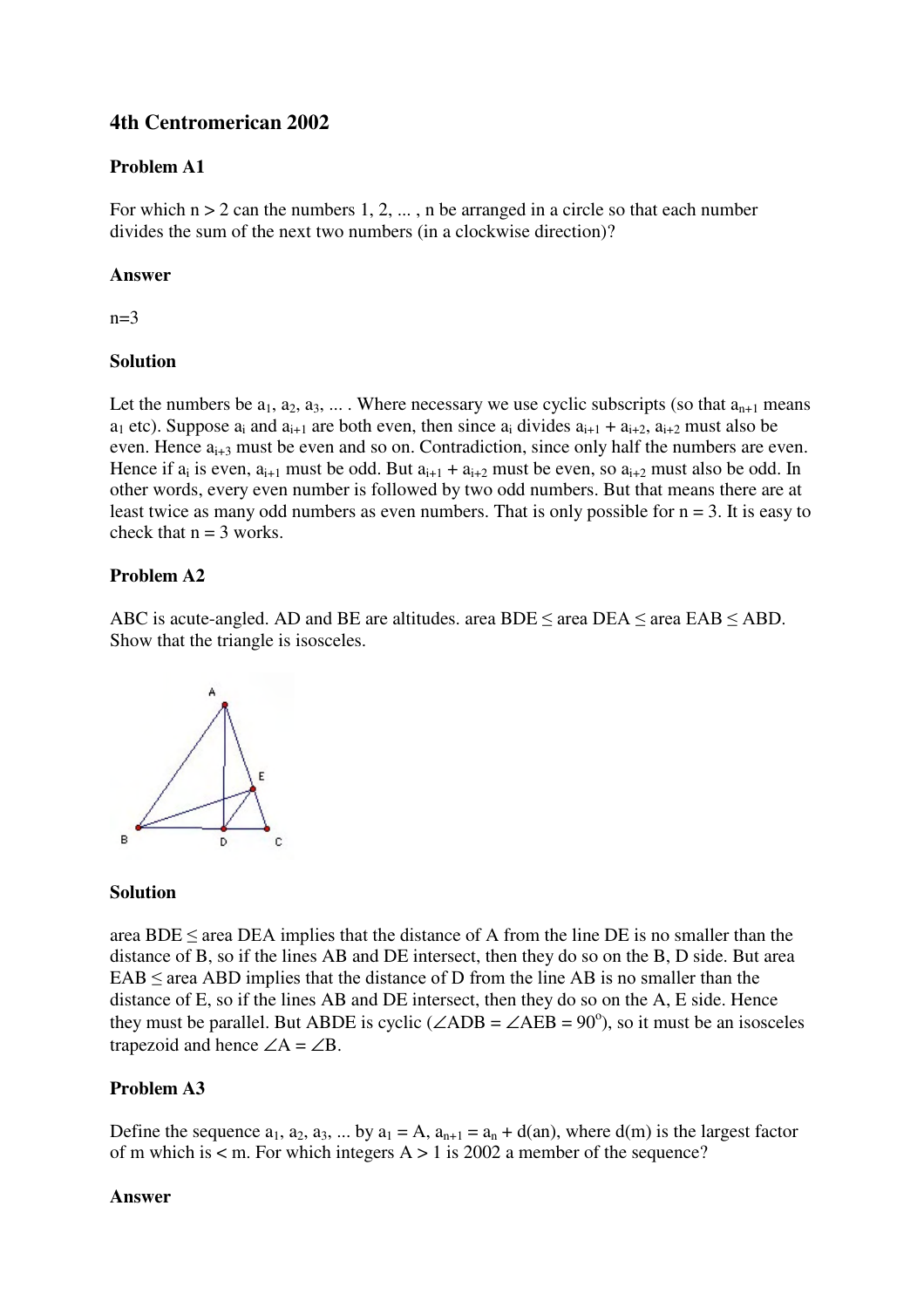None.

## **Solution**

Let N have largest proper factor  $m < N$ . We show that N + m cannot be 2002. Suppose N + m  $= 2002$ . Put N = mp. Then p must be a prime (or N would have a larger proper factor than m). So 2002 = m(p+1). Also  $p \le m$ . Hence  $p < 44$ . So  $k = p+1$  is a factor of 2002 smaller than 45 which is 1 greater than a prime. It is easy to check that the only possibility is  $k = 14$ . So  $N =$ 11  $\cdot$  13<sup>2</sup>. But this has largest factor 13<sup>2</sup>, not 11 $\cdot$  13. Contradiction.

# **Problem B1**

ABC is a triangle. D is the midpoint of BC. E is a point on the side AC such that BE = 2AD. BE and AD meet at F and  $\angle$ FAE = 60<sup>o</sup>. Find  $\Box$ FEA.



# **Solution**

Let the line parallel to BE through D meet AC at G. Then DCG, BCE are similar and  $BC = 2$ DC, so BE = 2 DG. Hence  $AD = DG$ , so  $\angle DGA = \angle DAG = 60^\circ$ . FE is parallel to DG, so  $\angle$ FEA = 60<sup>o</sup>.

# **Problem B2**

Find an infinite set of positive integers such that the sum of any finite number of distinct elements of the set is not a square.

#### **Solution**

Consider the set of odd powers of 2. Suppose  $a1 < a2 < ... < a$  and odd positive integers. Then  $2^a_1 + 2^a_2 + ... + 2^a_n = 2^a_1(1 + 2^a_2^{-a_1} + ... + 2^a_n^{-a_1})$ . Each term in the bracket except the first is even, so the bracket is odd. Hence the sum is divisible by an odd power of 2 and cannot be a square.

# **Problem B3**

A path from  $(0,0)$  to  $(n,n)$  on the lattice is made up of unit moves upward or rightward. It is *balanced* if the sum of the x-coordinates of its 2n+1 vertices equals the sum of their ycoordinates. Show that a balanced path divides the square with vertices  $(0,0)$ ,  $(n,0)$ ,  $(n,n)$ ,  $(0,n)$  into two parts with equal area.

#### **Solution**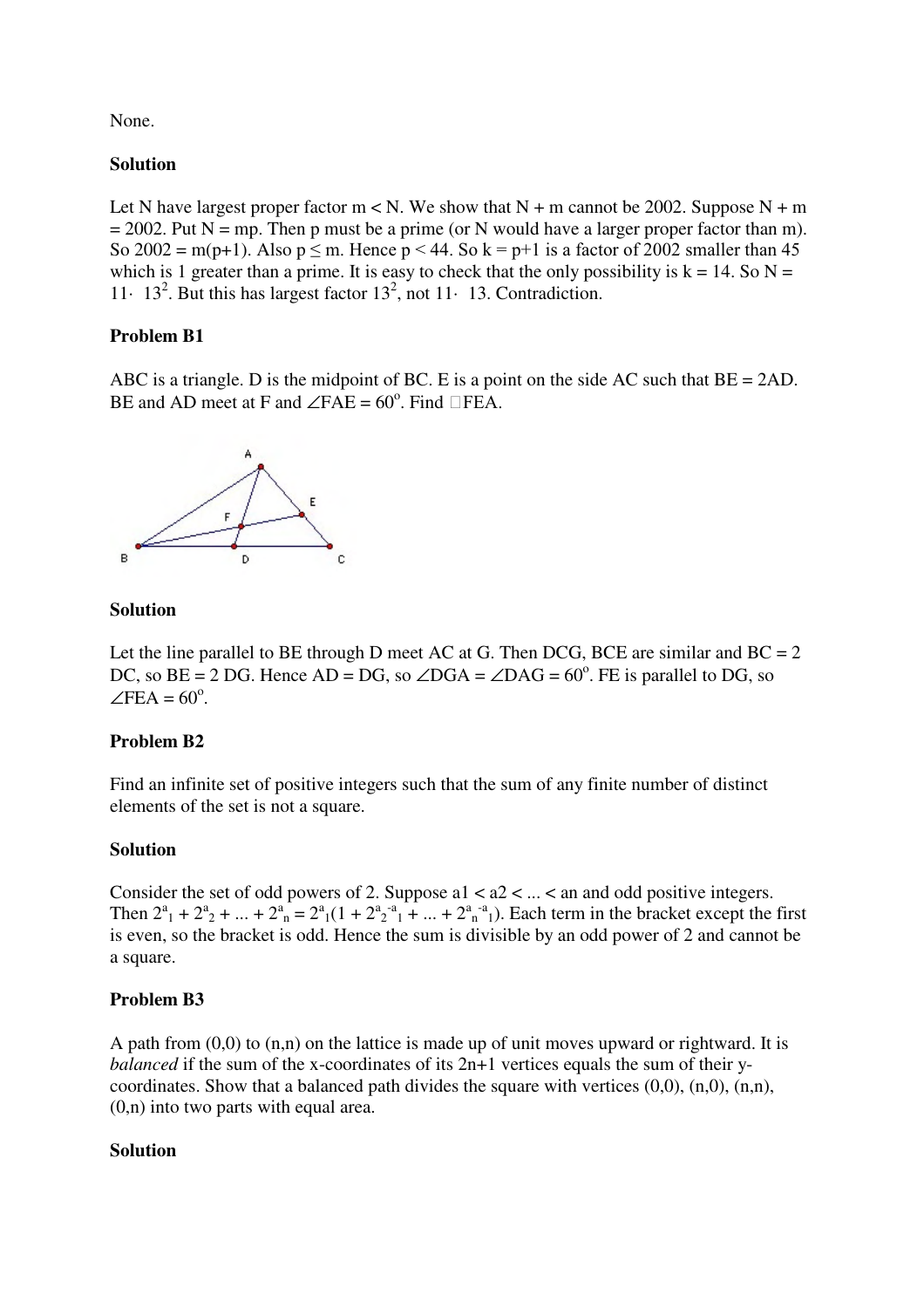Denote the vertices of the path as  $(0,0) = (x_0,y_0)$ ,  $(x_1,y_1)$ , ...,  $(x_{2n},y_{2n}) = (n,n)$ . Since the path proceeds one step at a time, we have  $x_i + y_i = i$ . Hence  $\sum (x_i + y_i) = \sum i = n(2n+1)$ . So if  $\sum x_i =$  $\sum y_i$ , then  $\sum 2x_i$ n = n(2n+1). (Note also that n must be even, although we do not use that.) Thus for a balanced path we have  $2x_1 + 2x_2 + ... + 2x_{2n} = n(2n+1) = (2n+1)x_{2n}$ . Hence  $2x_1 + ...$  $2x_2 + ... + 2x_{2n-1} = (2n-1)x_{2n}$ . Adding  $x_2 + 2x_3 + 3x_4 + ... + (2n-2)x_{2n-1}$  to both sides we get  $2x_1$  $+ 3x_2 + 4x_3 + ... + 2nx_{2n-1} = x_2 + 2x_3 + 3x_4 + ... + (2n-1)x_{2n}$  or  $\sum i x_{i-1} = \sum (i-1)x_i$ .

Hence  $\sum x_{i-1}(i - x_i) = \sum x_i(i-1 - x_{i-1})$  or  $\sum x_{i-1}y_i = \sum x_iy_{i-1}$ . Hence  $\sum (x_i - x_{i-1})y_i = \sum x_i(y_i - y_{i-1})$ . But it is easy to see that the lhs is the area under the path and the rhs is the area between the path and the y-axis, in other words the part of the large square that is above the path. So we have established that the path divides the large square into two parts of equal area.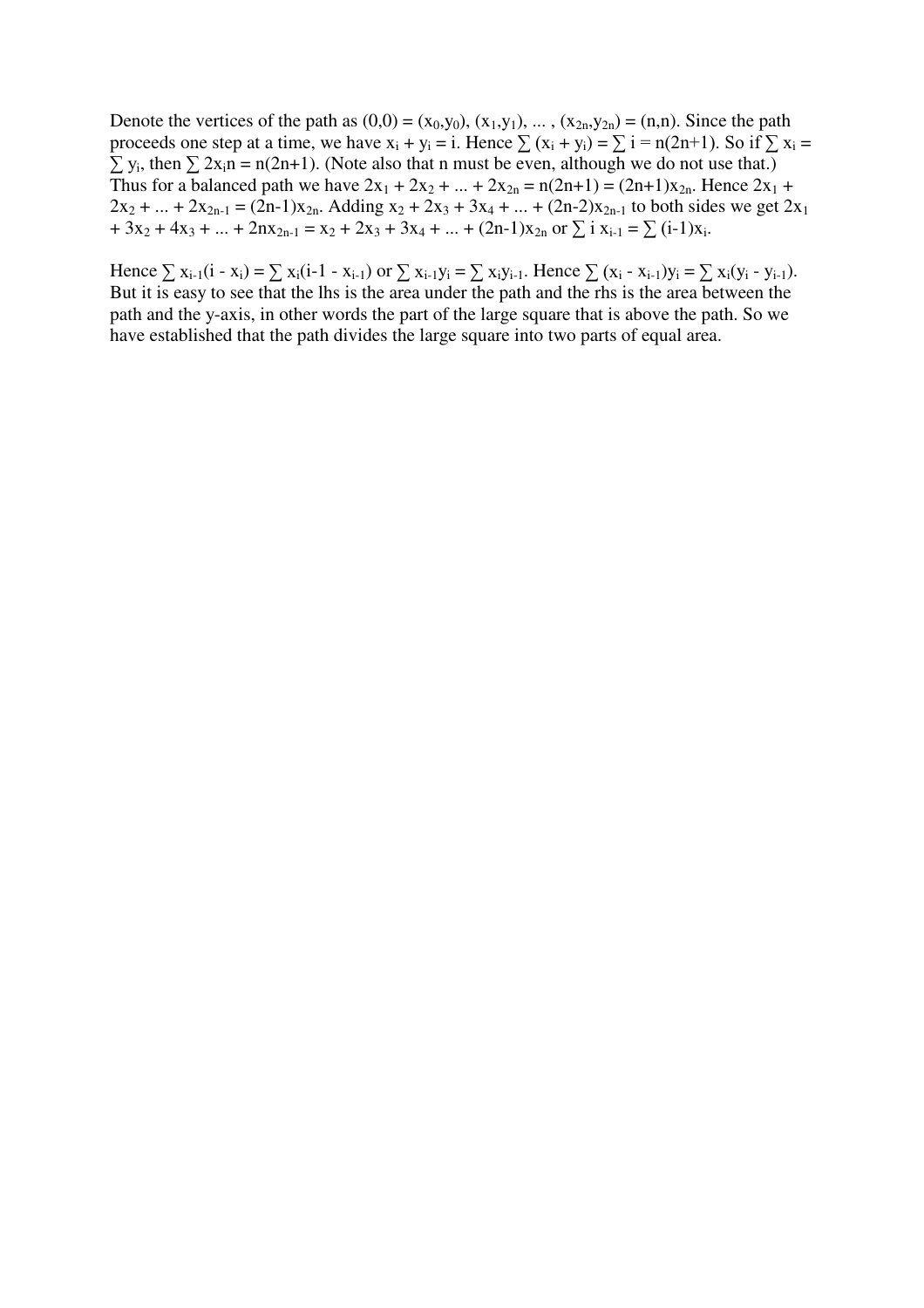# **5th Centromerican 2003**

# **Problem A1**

There are 2003 stones in a pile. Two players alternately select a positive divisor of the number of stones currently in the pile and remove that number of stones. The player who removes the last stone loses. Find a winning strategy for one of the players.

#### **Solution**

The second player has a winning strategy: he always takes 1 stone from the pile. One his first move the first player must take an odd number of stones, so leaving an even number. Now the second player always has an even number of stones in the pile and always leaves an odd number. The first player must always take an odd number and hence must leave an even number. Since 0 is not odd, the second player cannot lose.

#### **Problem A2**

AB is a diameter of a circle. C and D are points on the tangent at B on opposite sides of B. AC, AD meet the circle again at E, F respectively. CF, DE meet the circle again at G, H respectively. Show that AG = AH.

#### **Solution**



AEB, ABC are similar ( $\angle A$  common and  $\angle AEB = \angle ABC = 90^\circ$ ), so AE· AC = AB<sup>2</sup>. In the same way, AFB and ABD are similar, so AF $\cdot$  AD = AB<sup>2</sup>, so AE $\cdot$  AC = AF $\cdot$  AD. Hence CEFD is cyclic. So ∠CED = ∠CFD, in other words, ∠AEH = ∠AFG. Hence the corresponding chords are also equal, so  $AH = AG$ .

#### **Problem A3**

Given integers a > 1, b > 2, show that  $a^{b} + 1 \ge b(a+1)$ . When do we have equality?

#### **Solution**

Induction on b. For b=3 we require  $a^3 + 1 \ge 3a + 3$ , or  $(a-2)(a+1)^2 \ge 0$ , which is true, with equality iff  $a = 2$ . Suppose the result is true for b. Then  $ab+1 + 1 = a(ab + 1) - a + 1 \geq ab(a+1)$  $-a + 1 = a(ab-1) + ab + 1 > a(2b-1) + ab + 1 > a(2b-1) + b + 1 > a(b+1) + b+1 = (a+1)(b+1)$ , so the result is true, and a strict inequality, for b+1. Hence the result is true for all b>2 and the only case of equality is  $b=3$ ,  $a=2$ .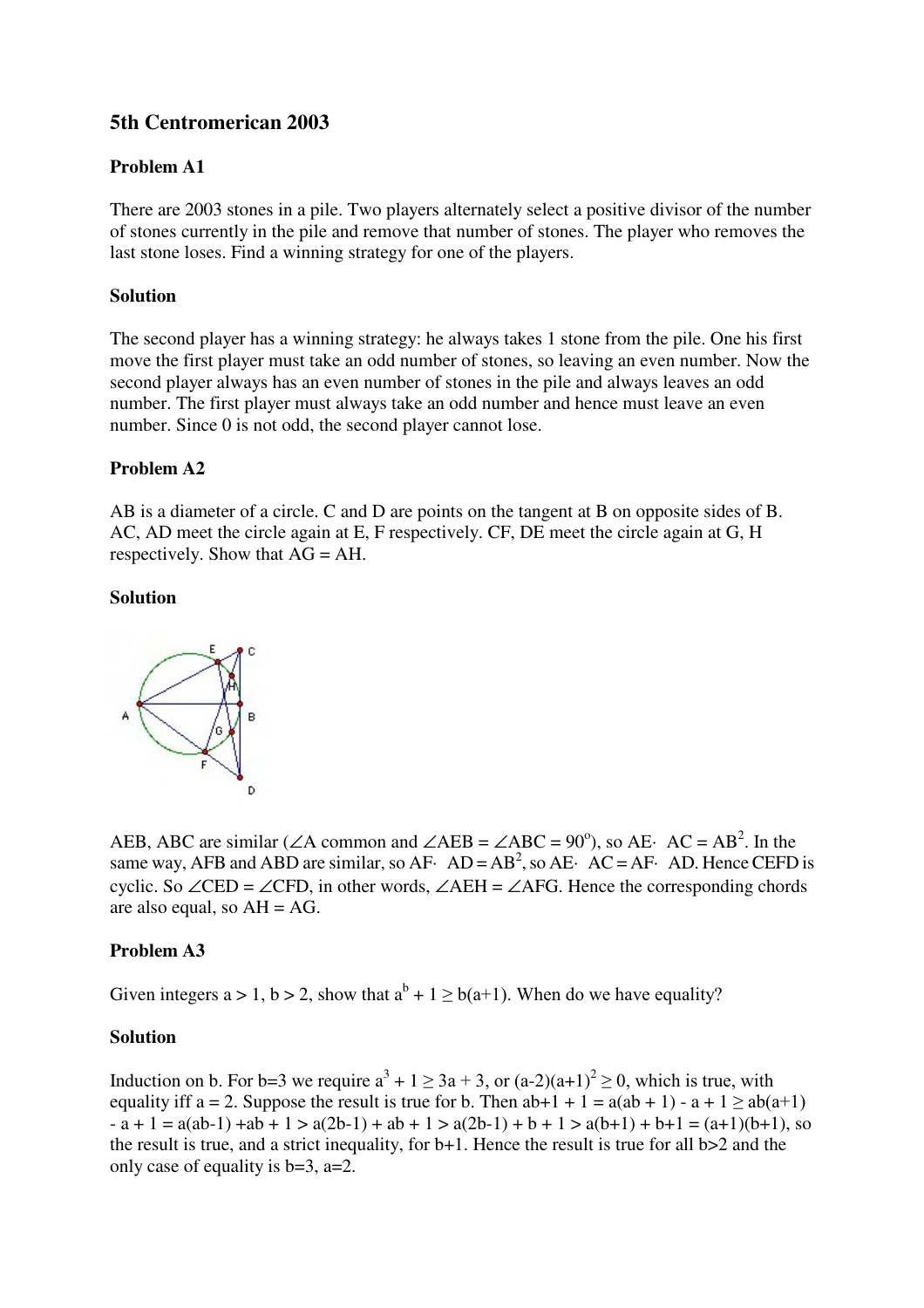# **Problem B1**

Two circles meet at P and Q. A line through P meets the circles again at A and A'. A parallel line through Q meets the circles again at B and B'. Show that PBB' and QAA' have equal perimeters.

# **Solution**



Since AP is parallel to BQ and APQB is inscribed in a circle we must have AQ = PB. Similarly,  $A'O = PB'$ .

Since APQB is cyclic,  $\angle$ ABQ =  $\angle$ A'PQ. Since A'PQB' is cyclic,  $\angle$ A'PQ = 180<sup>o</sup> -  $\angle$ A'B'Q, so AB is parallel to AB. Hence  $AA'B'B$  is a parallelogram, so  $AA' = BB'$ . So the triangles are in fact congruent.

# **Problem B2**

An 8 x 8 board is divided into unit squares. Each unit square is painted red or blue. Find the number of ways of doing this so that each 2 x 2 square (of four unit squares) has two red squares and two blue squares.

#### **Answer**

 $2^9$  - 2.

# **Solution**

We can choose the colors in the first column arbitrarily.

If the squares in the first column alternate in color, then there are 2 choices for the second column, either matching the first column, or opposite colors. Similarly, there are 2 choices for each of the remaining columns. There are 2 ways in which the squares in the first column can alternate in color, so we get  $2^8$  ways in all with alternating colors in each column.

If the squares in the first column do not alternate in color, then there must be two adjacent squares the same color. Hence the two squares adjacent to them in the second column are determined. Hence all the squares in the second column are determined. It also has two adjacent squares of the same color, so all the squares in the third column are determined, and so on. There are  $2^8$  ways of coloring the first column. 2 of these ways have alternating colors, so  $2^8$  - 2 have two adjacent squares the same.

# **Problem B3**